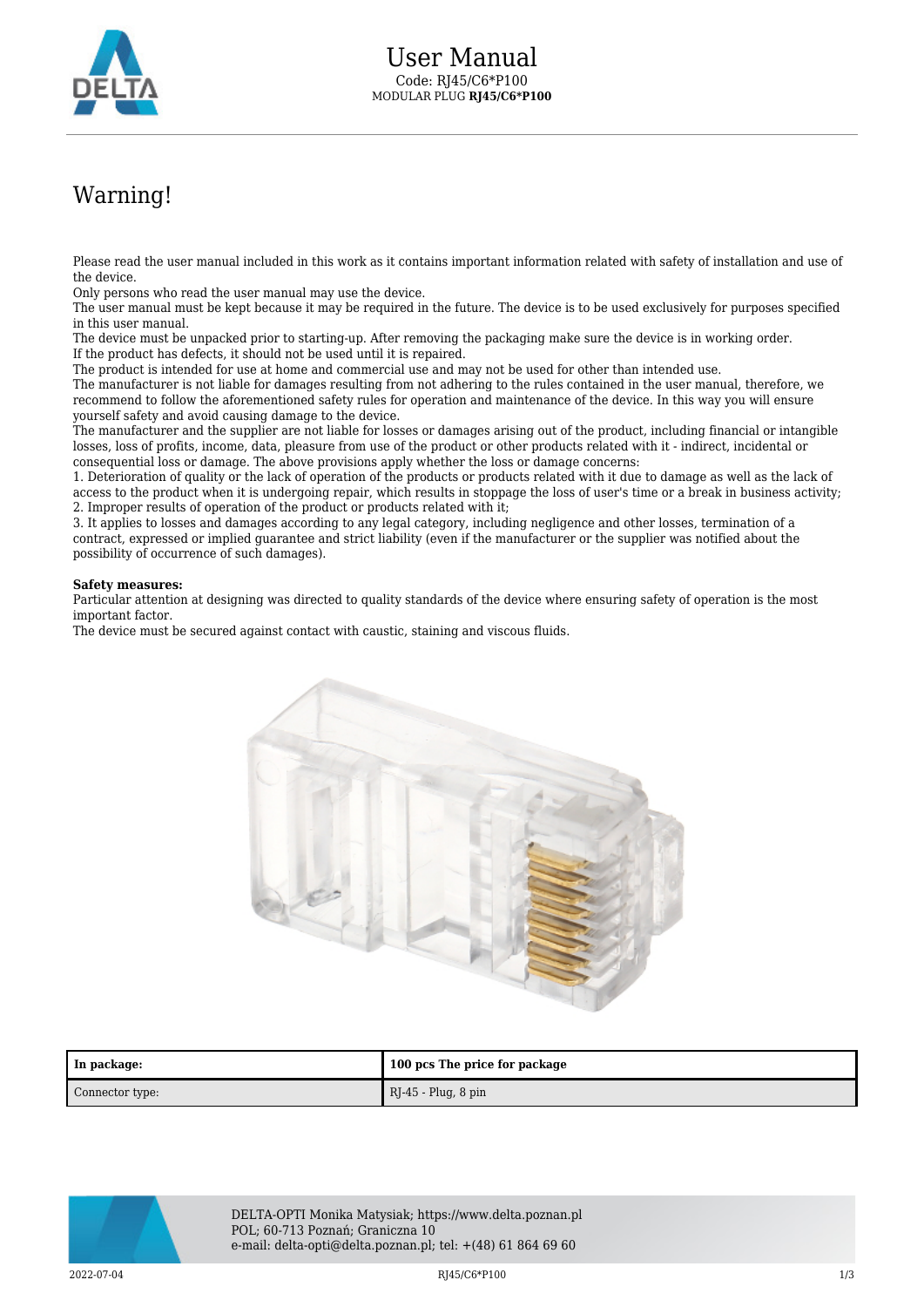

## User Manual Code: RJ45/C6\*P100 MODULAR PLUG **RJ45/C6\*P100**

| Attachment of connector elements: | Crimping                                                                  |
|-----------------------------------|---------------------------------------------------------------------------|
| Wire mounting:                    | Clamping on each wire with 2-pin edge                                     |
| Application:                      | Twisted-pair cable                                                        |
| Material:                         | <b>PET</b>                                                                |
| Example of application:           | UTP cat. 6                                                                |
| Main features:                    | • Very easy and quick assembly<br>• To crimp use the crimping tool HT-546 |
| Weight:                           | $0.001$ kg                                                                |
| Guarantee:                        | 2 years                                                                   |

## Clamping on each wire with 2-pin edge:



Package: